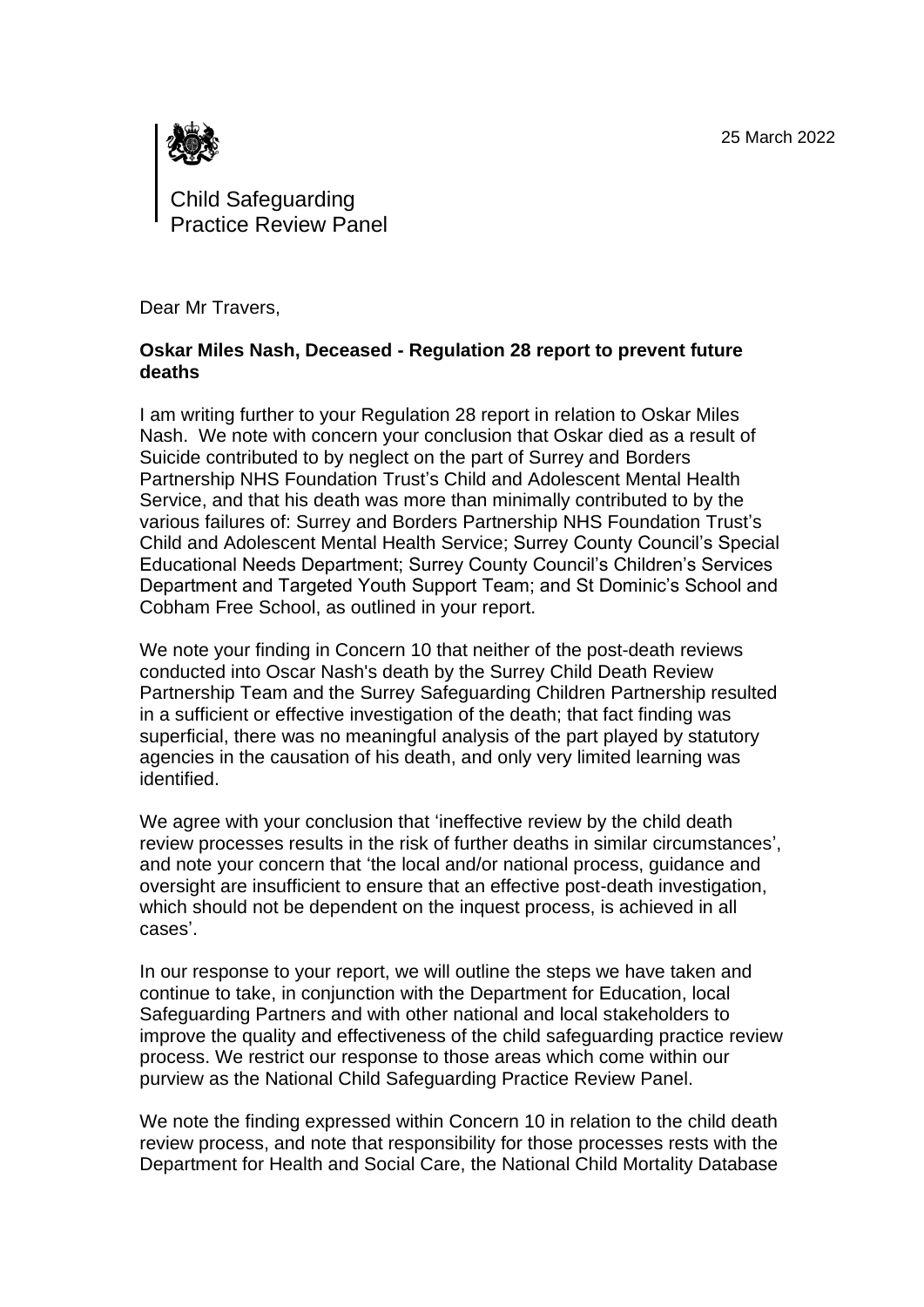team, and with the local Child Death Review Partners. While this is outside our remit, we recognise there are nevertheless considerable areas of overlap and we seek to work in collaboration with those responsible on areas of mutual interest so as to improve learning and reduce the risks of future death or harm to children.

### **The purpose and remit of the National Child Safeguarding Practice Review Panel**

The National Child Safeguarding Practice Review Panel (hereafter the Panel) was established in 2018 as part of wider reforms to interagency working to safeguard children, as specified in the Children Act 2004 and amended by the Children and Social Work Act 2017. The purpose and remit of the Panel and the wider processes of local and national reviews are outlined in Chapter 4 of Working Together 2018.

The purpose of reviews of serious child safeguarding cases is 'to identify improvements to be made to safeguard and promote the welfare of children'. Working Together 2018 stipulates that 'Reviews should seek to prevent or reduce the risk of recurrence of similar incidents'. It goes on to state that they 'are not conducted to hold individuals, organisations or agencies to account, as there are other processes for that purpose'. As such, these reviews are not intended to be investigations into the cause or circumstances of the death or serious harm, nor to determine whether any individual, organisation or agency was culpable. Nevertheless, at all stages of the safeguarding practice review process, both the local Safeguarding Partners, and we as a national Panel, seek to identify and learn lessons with a view to improving practice and better safeguarding and promoting the welfare of children.

Working Together 2018 specifies that the responsibility for how the system learns the lessons from serious child safeguarding incidents lies at a national level with the Panel and at a local level with the Safeguarding Partners. As a Panel, we are responsible for identifying and overseeing the review of serious child safeguarding cases which raise issues that are complex or of national importance, and to maintain oversight of the system of national and local reviews and how effectively it is operating.

The remit of the Panel and of the safeguarding practice review system is limited to reviewing serious child safeguarding cases which are defined as those in which:

- abuse or neglect of a child is known or suspected **and**
- the child has died or been seriously harmed.

The death of a child in which abuse or neglect is not known or suspected would therefore not come within the Panel's remit, and responsibility for any review of such deaths sits with the child death review partners. Such cases may at times come to the notice of the Panel when, for example, it is not clear whether abuse or neglect may have contributed, or where there is nevertheless potential for learning in relation to safeguarding children.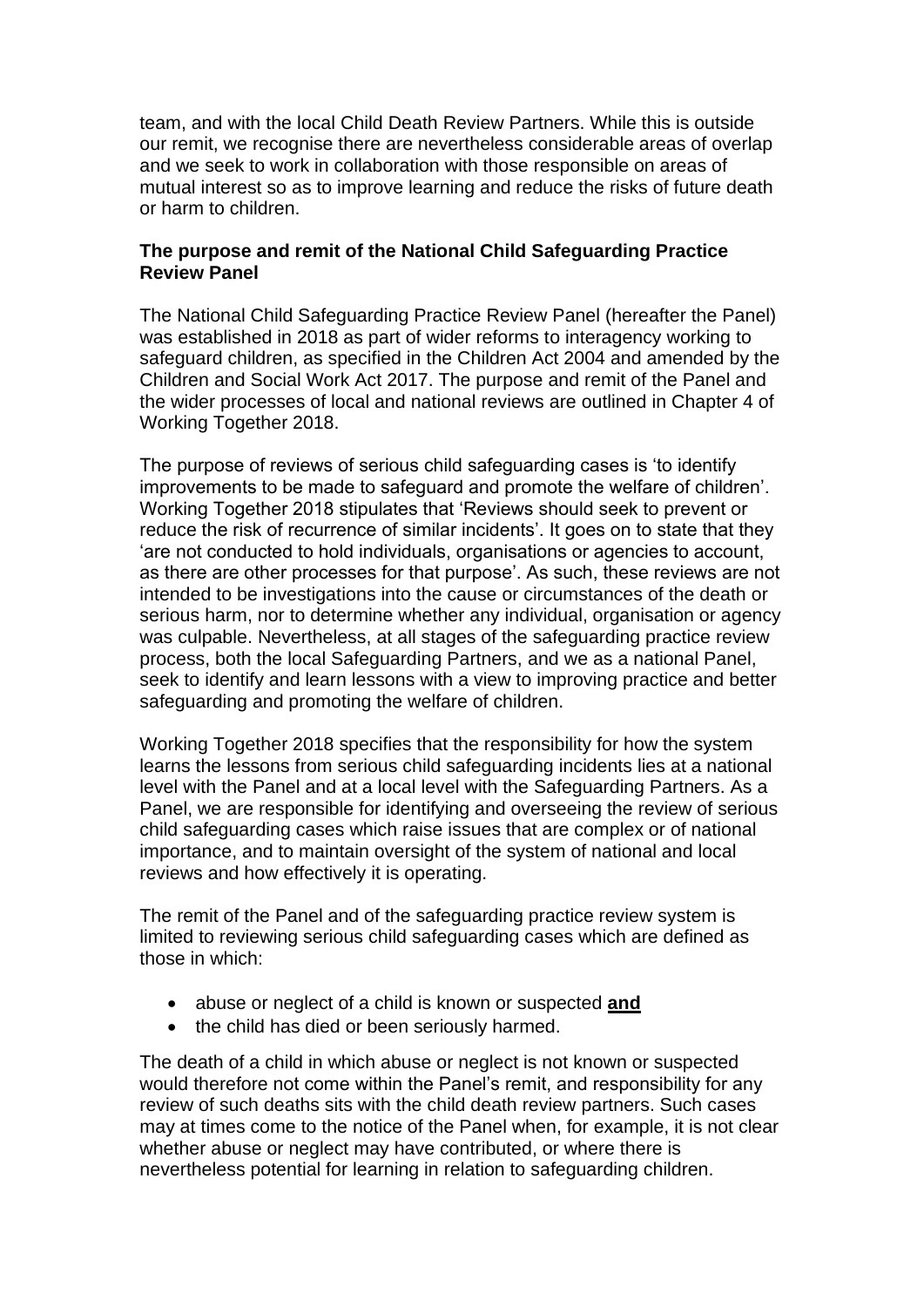Where a local authority in England is aware of a serious child safeguarding case that meets the above criteria, they must notify the Panel and the local safeguarding partners within five working days. On receiving notification of a serious child safeguarding case, the safeguarding partners should promptly undertake a rapid review of the case. The aim of this rapid review is to:

- gather the facts about the case, as far as they can be readily established at the time;
- discuss whether there is any immediate action needed to ensure children's safety and share any learning appropriately;
- consider the potential for identifying improvements to safeguard and promote the welfare of children; and
- decide what steps to take next, including whether or not to undertake a child safeguarding practice review.

The Panel's expectation is that these rapid reviews will be completed and submitted to the Panel within 15 working days. It is important to note that the timeframes for these rapid reviews are tight, so as to ensure that any learning coming out of the review process is not delayed and that the system of learning proceeds promptly and efficiently. This means, however, that any fact finding will, necessarily, be limited and the rapid review is geared towards identifying immediate learning. Should the rapid review identify the potential for further learning, then the expectation is that this will be explored through a Local Child Safeguarding Practice Review (LCSPR).

The LCSPR is a more in-depth review, commissioned by the safeguarding partners, where they determine that there is potential for further learning to identify improvements to practice. These reviews should take a thorough and systematic approach to learning from the case, and should seek to involve the family as well as relevant practitioners and managers. They should be completed within six months, published and submitted to the Panel. The reviews should be carried out by an independent reviewer, using principles of systems methodology and in a way that enables the review to look at and analyse frontline practice as well as organisational structures and learning. The reviews should be proportionate to the circumstances of the case, focus on potential learning, and establish and explain the reasons why the events occurred as they did.

Local Safeguarding Partners have a duty to ensure that the review is of satisfactory quality. The Safeguarding Partners also have a responsibility to disseminate learning from the review and to take appropriate action in response to the findings.

As part of its remit to maintain oversight of the system and how effectively it is operating, the Panel receives and appraises all rapid reviews and LCSPRs. We provide feedback to the local Safeguarding Partners on the quality of both rapid reviews and LCSPRs, and identify, collate and disseminate learning arising from these reviews.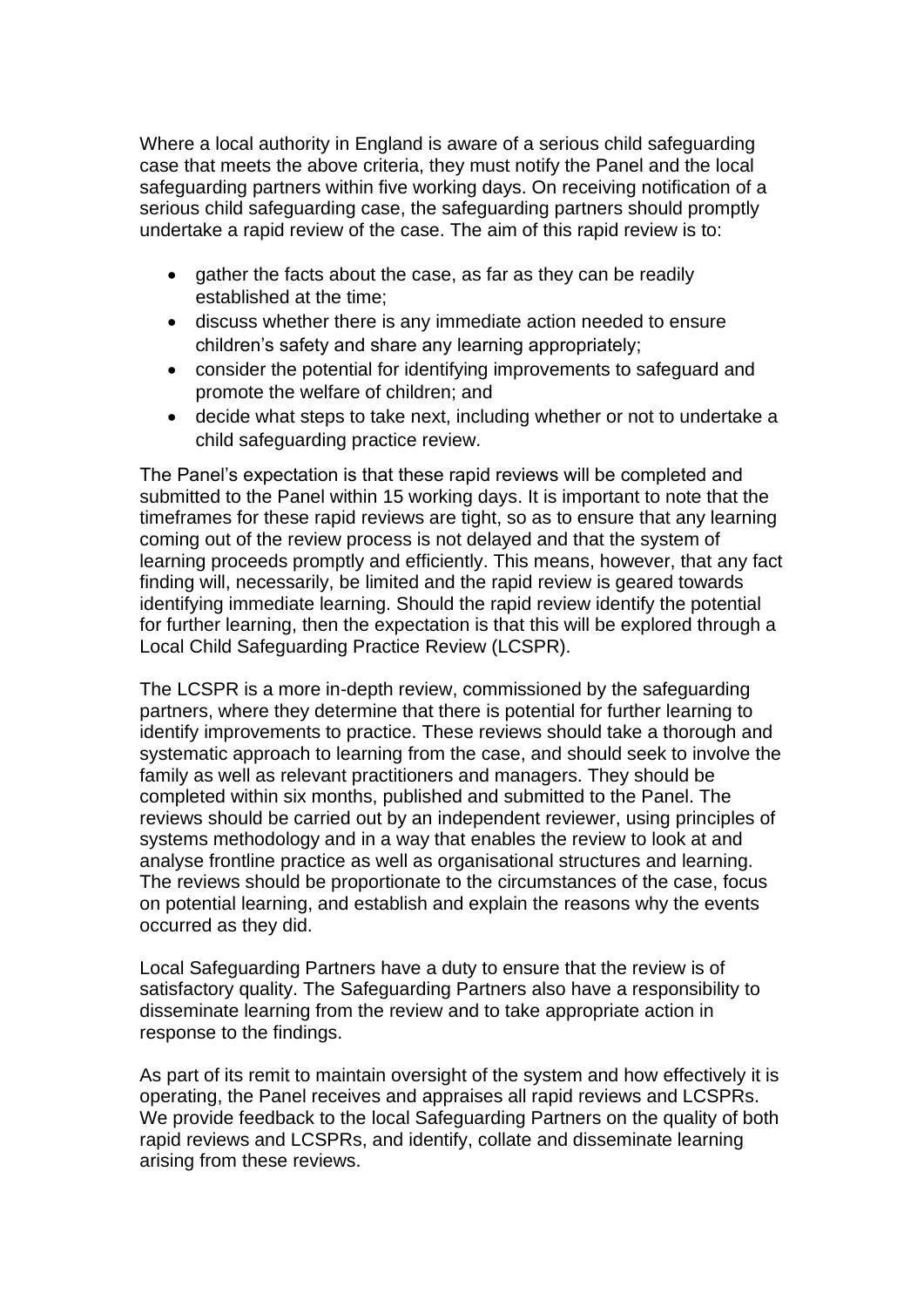## **Actions taken to date to improve learning**

Since its inception, the Panel has been sent over 1500 rapid reviews and we have seen the publication of more than 100 LCSPRs. In 2021 there were a total of 398 rapid reviews, of which 156 related to fatal cases and 242 to nonfatal serious harm. In 125 cases (31%), the local Safeguarding Partners decided to commission an LCSPR.

As a Panel we have had significant concerns about both the quality and timeliness of both the rapid reviews and the LCSPRs. While we have seen some excellent examples of high-quality review and learning submitted within the specified timeframes, we have also seen rapid reviews and LCSPRs that are tardy, unfocused and insufficiently analytic. We recognise that some of this has been due to Safeguarding Partners and reviewers getting used to the new system of reviews. In addition, the Covid-19 pandemic and consequent lockdowns had a particular impact on the ability of Safeguarding Partners to complete both rapid reviews and LCSPRs in a timely manner. Nevertheless, we remain concerned that, too often, the reviews are not of sufficient rigour and quality to identify meaningful learning and to drive relevant improvements to children's safeguarding.

In 2018 the Panel produced detailed practice guidance which outlined the process of reviews and our expectations for what makes for good quality reviews. We are in the process of updating this guidance in light of our learning since 2018.

In response to each rapid review and LCSPR which we receive as a Panel, we write to the Safeguarding Partners, providing feedback on the content and quality of the review, any learning arising from it, and actions we are taking as a Panel in response to any national issues identified. While initially much of this feedback was focused on the process and criteria for reviews, we have increasingly been more detailed and focused on issues of quality and learning. In cases which are particularly complex, or where we as a Panel have particular concerns about the quality of the review, we will often engage directly with the Safeguarding Partners through telephone calls or online or face-to-face meetings, offering advice, guidance and support. Where we deem a review to be of insufficient quality, we may ask the Safeguarding Partners to amend the report, or take further action to achieve more meaningful learning, or ask for evidence of implementation and impact of action in response to any recommendations.

Over the past two years we have sought to improve our communication with Safeguarding Partners in order to improve the quality of and learning from the review process. We have instituted a system of regional working with individual Panel members assigned as leads to each of the nine government regions. This has been backed up by a series of regional webinars, in which we have explored learning coming from both local and national reviews as well as issues of quality and process.

In addition to our oversight of the system of local reviews, as a Panel we are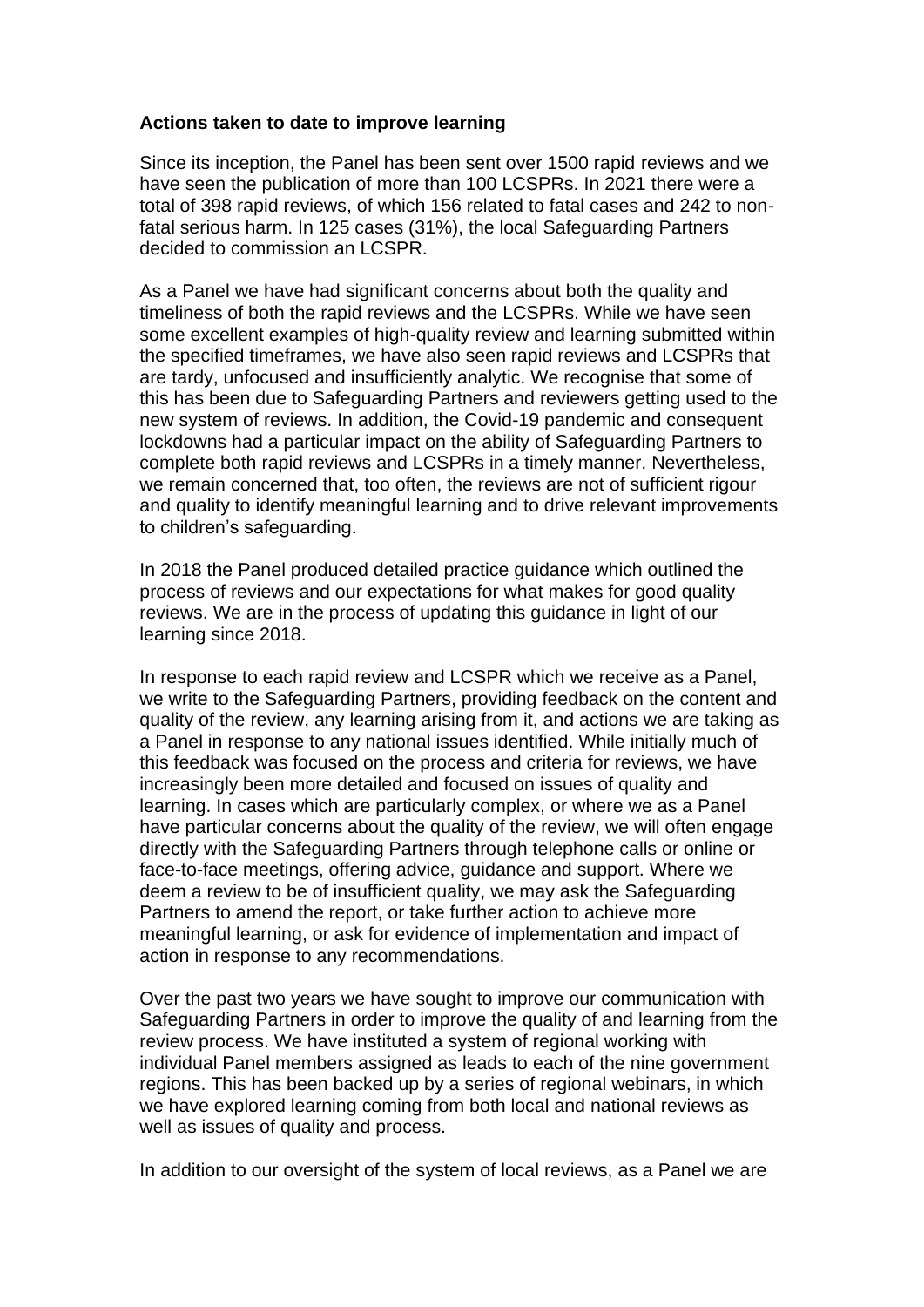responsible for commissioning national reviews into cases which raise issues of national importance. To date we have completed and published three national reviews, each of which has been a thematic review, drawing on a number of cases relating to a particular theme: sudden unexpected death in infancy (SUDI); child criminal exploitation; and non-accidental injury in infants aged under one. Each of these thematic national reviews has sought to identify relevant learning to inform practice and system improvement within the relevant area. While the Panel has no immediate plans to announce a national review into suicide it remains a theme in which we have a very keen interest and we will continue to analyse the cases which we see to consider if a practice briefing or more detailed piece of thematic work in this space would aid system learning.

## **Ongoing and planned actions to improve learning**

As a Panel we have noted improvements in both the timeliness and quality of rapid reviews over the past year. We continue to feedback to local Safeguarding Partners on the content and quality of their rapid reviews. We are now also receiving significant numbers of completed LCSPRs. To date, very few of these have been completed within the required timeframe of six months, and many have been delayed by a year or more. We consider this unacceptable and are working with Safeguarding Partners to ensure that they take a more streamlined and focused approach to learning through the LCSPRs, but we are aware that there is still a long way to go.

In recognition of the ongoing issues around timeliness and quality, and taking note of your expressed concerns regarding the Oskar Nash rapid review, we are currently updating our practice guidance, with a much greater focus on issues of quality and learning in the reviews. We are planning also to publish some anonymised examples of good quality rapid reviews as exemplars of good practice.

We continue to monitor the learning from all rapid reviews and LCSPRs and are in the process of developing an observatory function to provide up-to-date data and information on all serious safeguarding cases, along with a case tracking system to enable us to monitor and report on the progress of reviews. We have, to date, and will continue to commission national analyses of the learning from rapid reviews and LCSPRs, and both of these pieces of work include some analysis of the quality of those reviews. We publish the findings of these analyses as part of our annual report.

We continue to commission national thematic reviews and currently are undertaking a review of domestic abuse which we intend to publish shortly. In addition, we are carrying out two case-specific national reviews – one into the deaths of Arthur Labinjo-Hughes and Star Hobson, and one into safeguarding children with disabilities and complex health needs in residential settings both of which will report later this year.